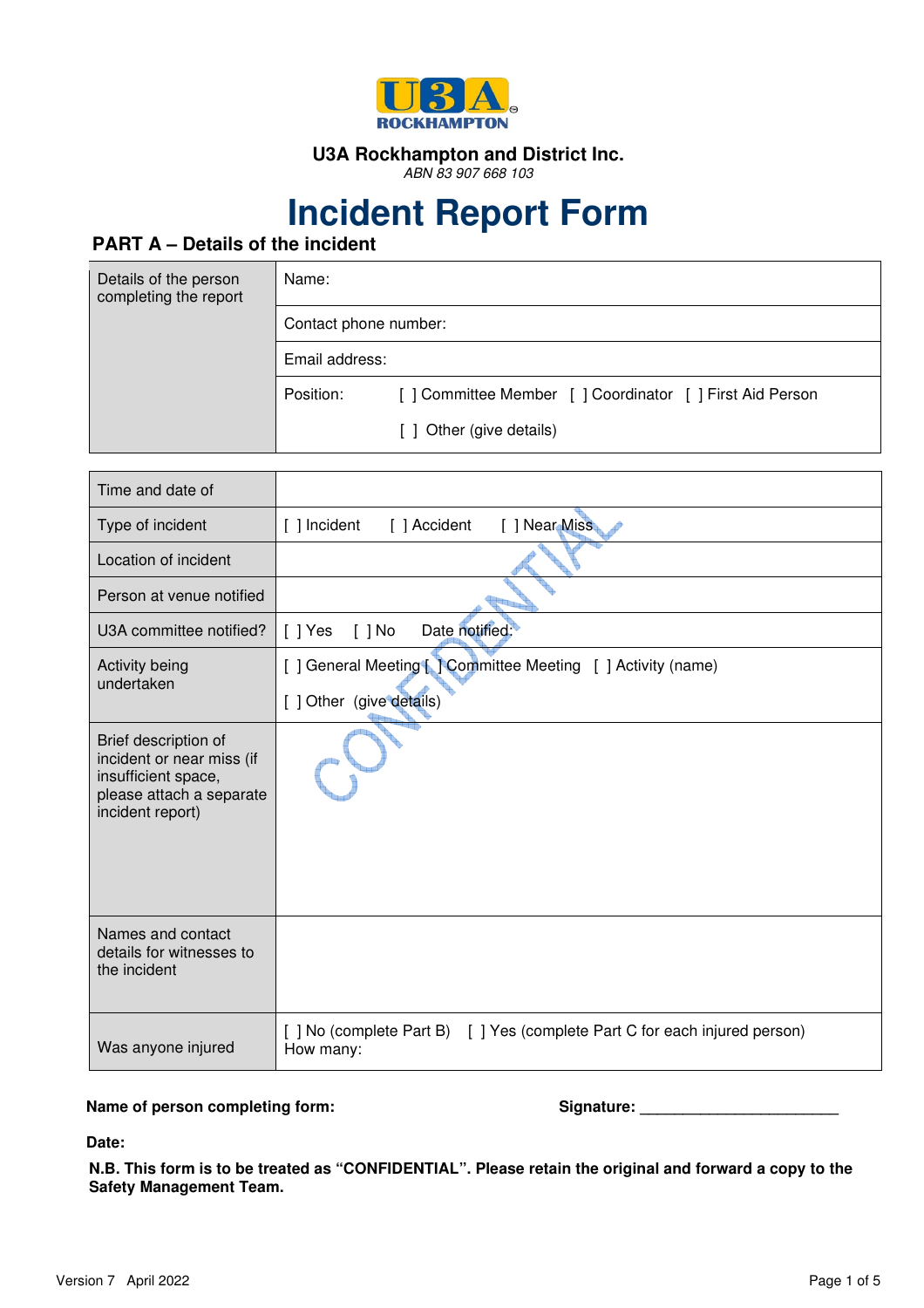#### **PART B – Details of injury** Time and date of incident:

 N.B. If more than one person has been injured in this incident, please attach an additional part B for each injured person

| Details of injured<br>person                           | Name:                                                                                     |
|--------------------------------------------------------|-------------------------------------------------------------------------------------------|
|                                                        | Gender: [ ] Male [ ] Female<br>Date of Birth:                                             |
|                                                        | Mobile:<br>Phone:                                                                         |
| <b>Contact Details</b>                                 | Email:                                                                                    |
|                                                        | Address:                                                                                  |
| Relationship with U3A                                  | [] Member [] Visitor [] Guest [] Other (give details)                                     |
| <b>Insurance Claim</b>                                 | Will an Insurance claim be lodged? [ ] Yes<br>$[$ $]$ No<br>[ ] Unsure                    |
|                                                        | [ ] Slip/trip/fall [ ] Manual handling [ ] Being hit by falling object                    |
| Mechanism of Injury<br>(indicate all relevant)         | [ ] Hitting an object with part of the body [ ] Being hit by moving objects               |
|                                                        | [ ] Exposure to heat /electricity [ ] Exposure to biological agent (including body fluid) |
|                                                        | [ ] Violence [ ] Other (give details):                                                    |
|                                                        | [ ] Sprain/Strain                                                                         |
| Nature of Injury and<br>position of injury             | [ ] Fracture                                                                              |
| (indicate all relevant)                                | [ ] Cuts/Scratch/Abrasion                                                                 |
|                                                        | [ ] Bruising                                                                              |
|                                                        | $[$ ] Burn                                                                                |
|                                                        | [ ] Bite/Sting                                                                            |
|                                                        | [] Electrical shock                                                                       |
|                                                        | [ ] Other (give details:                                                                  |
| Level of treatment<br>required<br>(highest level only) | [] No treatment [] First Aid [] Doctor [] Hospital outpatient [] Hospital admission       |
|                                                        | [ ] Other (give details):                                                                 |
| Details of treatment<br>required (if any)              |                                                                                           |
|                                                        |                                                                                           |
|                                                        |                                                                                           |
|                                                        |                                                                                           |
| Has the injured person<br>been contacted?              | $[ ]$ No<br>$[$ ] Yes<br>By whom:                                                         |

Name of person completing form: Signature: Signature:

**Date:**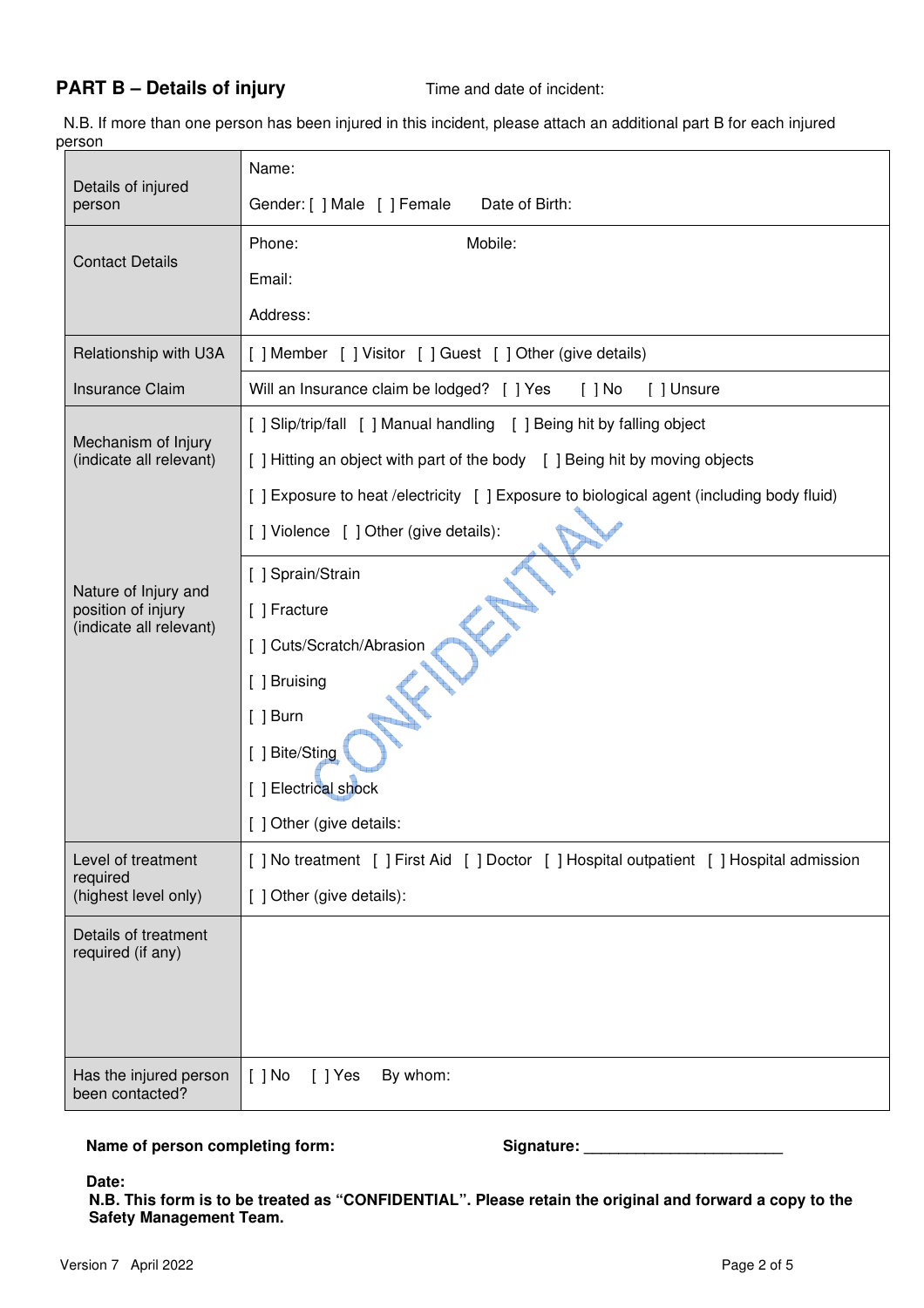#### **PART C – Investigation Time and date of incident:**

| <b>Investigation Methods</b>                                                  | [ ] Interviews [ ] Written statements [ ] Examination of accident site [ ] CCTV review |
|-------------------------------------------------------------------------------|----------------------------------------------------------------------------------------|
|                                                                               | [ ]Photographs [ ] Other (give details)                                                |
|                                                                               |                                                                                        |
| <b>Brief Summary of</b><br>findings<br>(refer to attachments if<br>necessary) |                                                                                        |
|                                                                               |                                                                                        |
|                                                                               |                                                                                        |
|                                                                               |                                                                                        |
|                                                                               |                                                                                        |
| Causal factors identified<br>Give details                                     | [ ] People:                                                                            |
|                                                                               | [ ] Equipment/plant:                                                                   |
|                                                                               | [ ] Environment:                                                                       |
|                                                                               | [ ] Processes/procedures;                                                              |
|                                                                               | [ ] Organisational factors:                                                            |
|                                                                               |                                                                                        |
| Recommendations<br>(refer to hierarchy of                                     | [ ] Elimination:                                                                       |
| controls)                                                                     | [ ] Substitution:                                                                      |
|                                                                               | [ ] Isolation:                                                                         |
|                                                                               | [ ] Engineering:                                                                       |
|                                                                               | [ ] Administrative:                                                                    |
|                                                                               | [ ] Personal protective equipment:                                                     |
| Will recommendations<br>eliminate all hazards?                                | [] Yes [] No                                                                           |

Name of person completing form: Signature: Camera and Signature:

**Date: Date copy submitted to Safety Management Team:**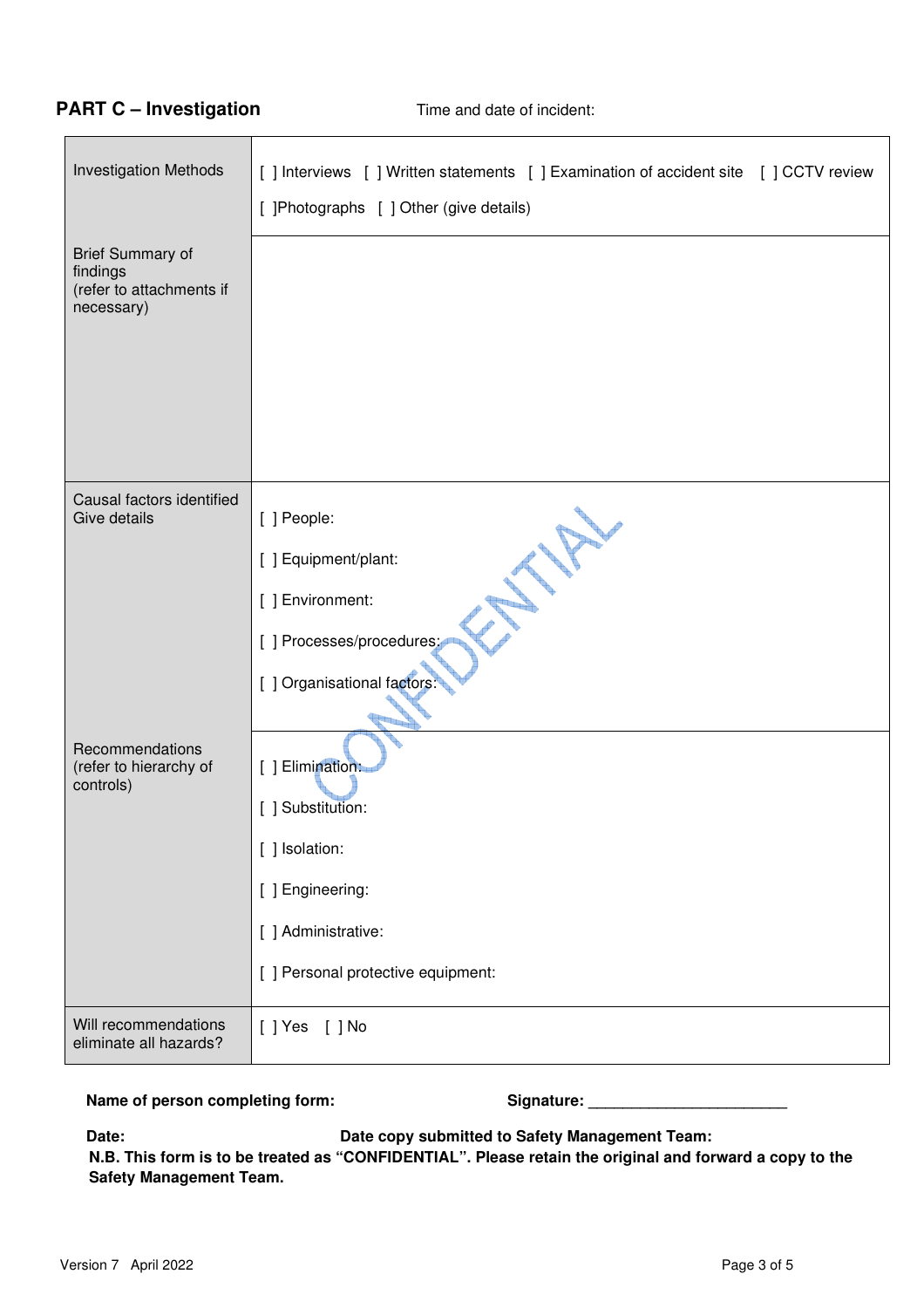### **PART D – Actions Time and date of incident: (To be completed by the Safety Management Team)**

\* N.B. Actions are to be reviewed and approved by the committee of U3A Rockhampton and District Inc.

| <b>Confirmation of</b><br>actions            | Are all recommendations accepted?                                                                                         |
|----------------------------------------------|---------------------------------------------------------------------------------------------------------------------------|
|                                              | [ ] Yes [ ] No                                                                                                            |
|                                              | Note exceptions:                                                                                                          |
|                                              |                                                                                                                           |
|                                              |                                                                                                                           |
|                                              |                                                                                                                           |
|                                              |                                                                                                                           |
|                                              |                                                                                                                           |
| Additional actions to be<br>taken            |                                                                                                                           |
|                                              |                                                                                                                           |
|                                              |                                                                                                                           |
|                                              |                                                                                                                           |
|                                              |                                                                                                                           |
|                                              |                                                                                                                           |
|                                              |                                                                                                                           |
| Actions completed                            | Are all actions completed? [ ] Yes [ ] No                                                                                 |
|                                              |                                                                                                                           |
| <b>Update Risk</b><br><b>Assessment Form</b> | Has Risk Assessment Form for the venue/activity been updated as soon as possible after<br>the incident?<br>[ ] Yes [ ] No |
|                                              |                                                                                                                           |
| Communication                                | Date person reporting incident notified of outcomes:                                                                      |
|                                              | Date committee notified of outcomes:                                                                                      |
|                                              | Date copy of complete Incident Report Form sent to Assistant Secretary for filing:                                        |
|                                              |                                                                                                                           |

**Name: Signature: \_\_\_\_\_\_\_\_\_\_\_\_\_\_\_\_\_\_\_\_\_\_ Date:** 

**Date reviewed by Committee:**